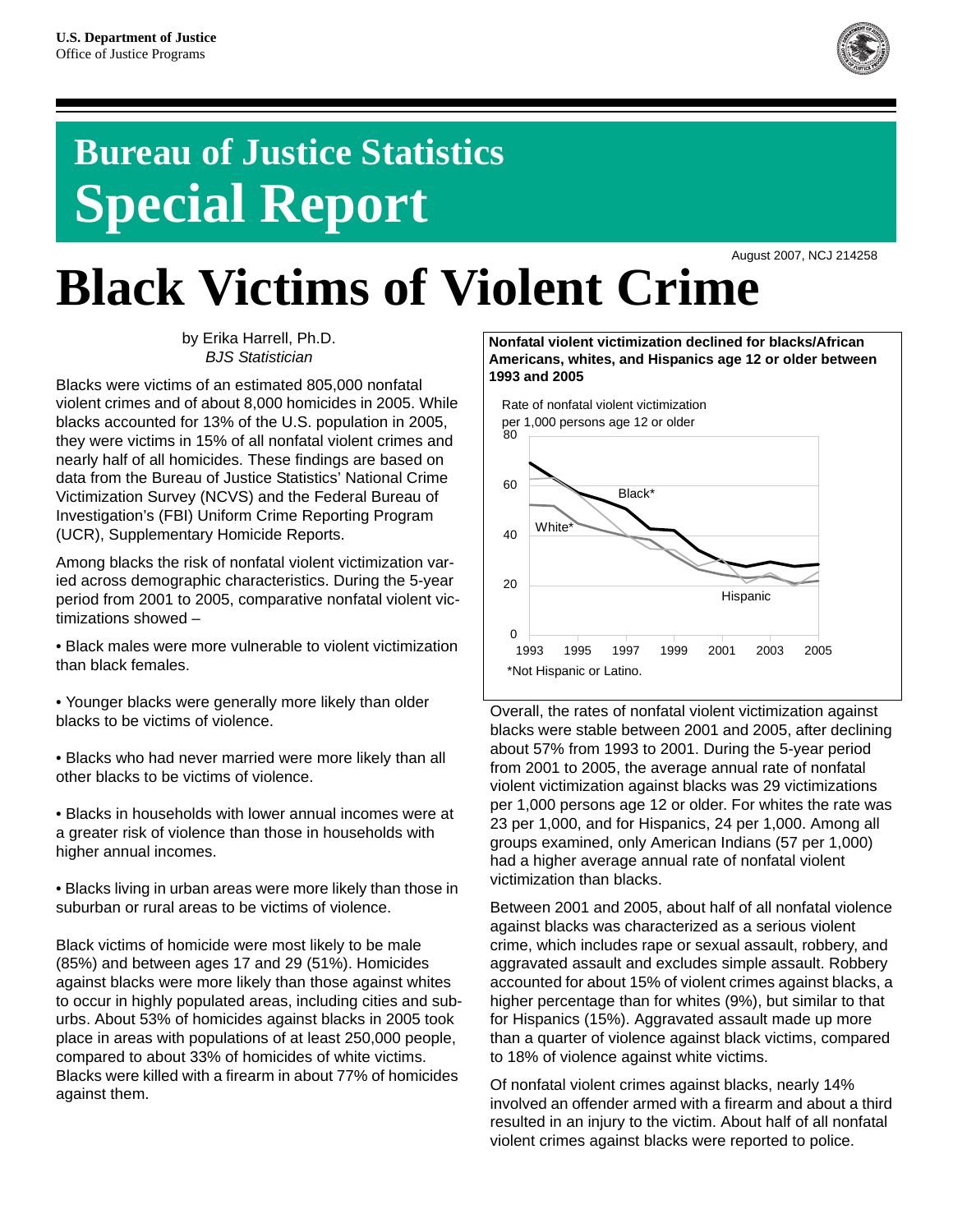# **Violent victimization rates for blacks declined from 1993 to 2001 but were stable from 2001 to 2005**

The overall rate of nonfatal violent victimization against blacks declined by nearly 57% between 1993 and 2001 (table 1). The rate for the overall population declined 54% during the period (not shown in table). Except for persons age 50 or older, the violent victimization rates declined for all subgroups of the black population that were examined. The decline for black males (61%) was somewhat greater than for black females (53%) (figure 1). By location of residence, from 1993 to 2001 the decline in the rates of violent victimization for blacks in urban areas was smaller than for blacks in rural areas and slightly larger than for those in suburban areas (figure 2).



*Figure 1*





Between 2001 and 2005, the rate of nonfatal violent crimes against blacks did not change significantly despite apparent fluctuations for some subgroups. For the overall population the rate was stable. During this period, there were no significant changes in the rates of violent victimization by gender, age, or location of residence.

In 2005 black males were somewhat more vulnerable to violent crimes than black females. Blacks age 24 and under had higher rates of violent victimization than blacks age 25 or older. Blacks living in urban areas had the highest rates of violent victimization in 2005, and those in rural areas had the lowest rates.

# **Table 1. Violent victimization rates of blacks/African Americans by gender, age, and location of residence, 1993, 2001, and 2005**

| Characteristic               | Violent victimization rate |              | Percent change |                        |                        |
|------------------------------|----------------------------|--------------|----------------|------------------------|------------------------|
| of victim                    | 1993                       | 2001         | 2005           | 1993-2001              | 2001-2005              |
| Total                        | 69.3                       | 29.7         | 28.6           | $-57.1\%$ <sup>†</sup> | $-3.7\%$ <sup>ns</sup> |
| Gender                       |                            |              |                |                        |                        |
| Male                         | 79.7                       | 31.4         | 33.0           | $-60.7\%$ <sup>†</sup> | $5.3\%$ <sup>ns</sup>  |
| Female                       | 60.6                       | 28.4         | 25.0           | $-53.2^{\dagger}$      | $-11.9ns$              |
| Age                          |                            |              |                |                        |                        |
| $12 - 15$                    | 133.0                      | 51.3         | 46.5           | $-61.4\%$ <sup>†</sup> | $-9.4\%$ <sup>ns</sup> |
| $16-19$                      | 124.9                      | 69.5         | 71.9           | $-44.4^{\dagger}$      | 3.4 <sup>ns</sup>      |
| $20 - 24$                    | 119.6                      | 38.3         | 51.4           | $-68.0$ <sup>t</sup>   | $34.3^{ns}$            |
| 25-34                        | 61.5                       | 29.5         | 29.5           | $-52.0$ <sup>t</sup>   | 0.1 <sup>ns</sup>      |
| $35 - 49$                    | 62.6                       | 22.6         | 20.1           | $-64.0^{\dagger}$      | $-11.0^{ns}$           |
| 50-64                        | 18.4                       | 18.8         | 16.1           | 2.3 <sup>ns</sup>      | $-14.7$ <sup>ns</sup>  |
| 65 or older                  | 11.0                       | $4.7^{\ast}$ | $11*$          | $-57.1^{ns}$           | $-77.8$ <sup>ns</sup>  |
| <b>Location of residence</b> |                            |              |                |                        |                        |
| Urban                        | 86.7                       | 38.2         | 37.3           | $-56.0\%$ <sup>†</sup> | $-2.2\%$ <sup>ns</sup> |
| Suburban                     | 54.3                       | 24.9         | 20.2           | $-54.2^{\dagger}$      | $-18.9$ <sup>ns</sup>  |
| Rural                        | 37.2                       | 9.3          | 18.2           | $-74.9^{\dagger}$      | $95.0^{ns}$            |
| ne <i></i><br>$\cdots$       |                            |              |                |                        |                        |

<sup>ns</sup>Not statistically significant.

†Significant at 0.95.

\* Based on 10 or fewer sample cases.

# **The National Crime Victimization Survey**

The NCVS is the Nation's primary source of information on the frequency, characteristics, and consequences of criminal victimization. One of the largest continuous household surveys conducted by the Federal Government, the NCVS collects information about crimes both reported and not reported to police.

The survey provides the largest national forum for victims to describe their experiences of victimization, the impact of crime, and the characteristics of violent offenders.

For current overall estimates of criminal victimization in the United States, see *Criminal Victimization, 2005*, at <www.ojp.usdoj.gov/bjs/abstract/cv05.htm>. Other findings from the NCVS are also on the BJS website.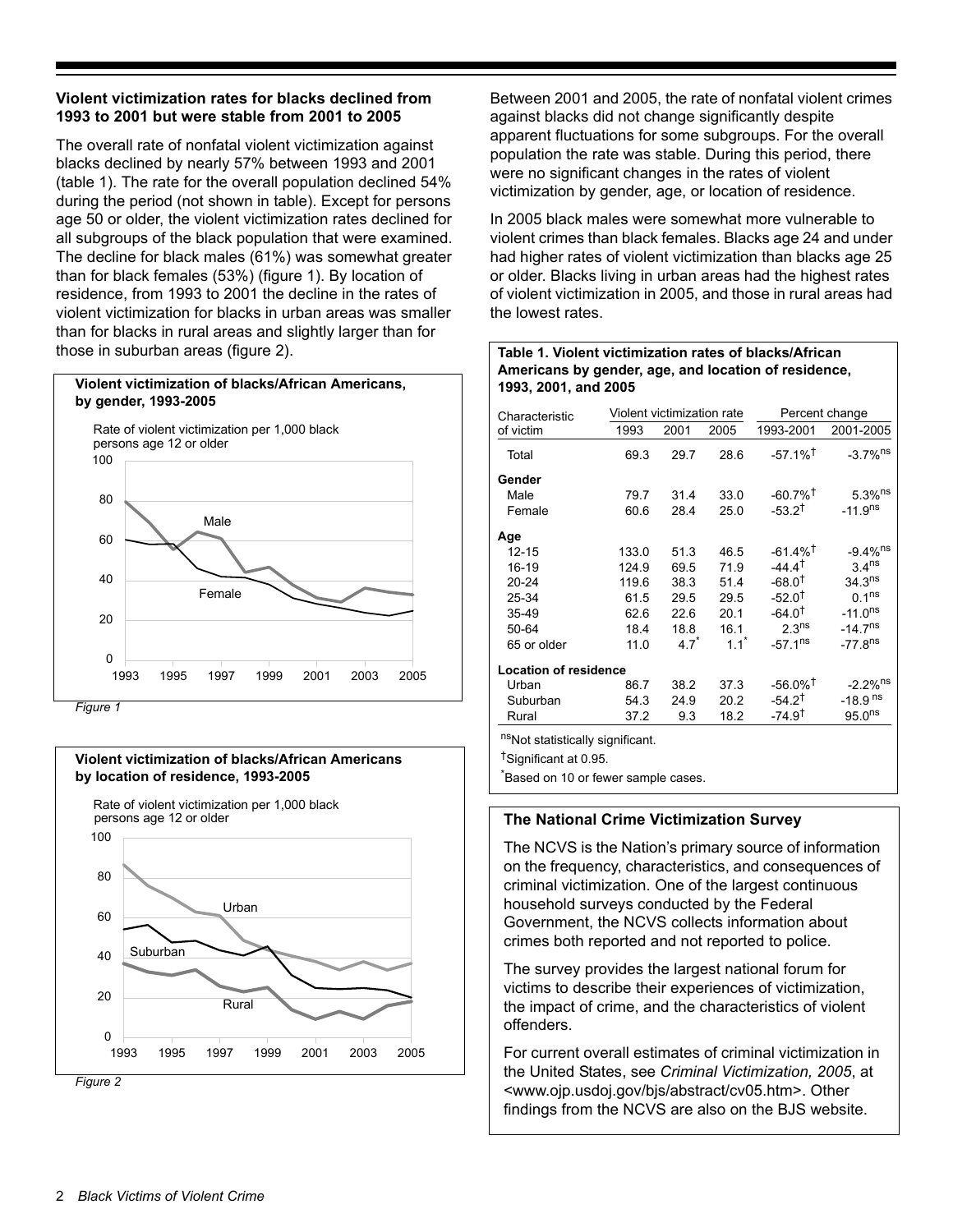# **In 2005 nearly half of all homicide victims were black**

Blacks accounted for 49% of all homicide victims in 2005, according to the FBI's UCR.<sup>\*</sup> Black males accounted for about 52% (or 6,800) of the nearly 13,000 male homicide victims in 2005. Black females made up 35% (or 1,200) of the nearly 3,500 female homicide victims. The number of black males murdered increased between 2004 and 2005, while the number of black females murdered remained the same (figure 3). A higher percentage of black homicide victims (36%) than white victims (26%) were ages 13 to 24. About half (51%) of black homicide victims were ages 17 to 29, compared to about 37% of white victims.

Homicides against blacks were more likely than those against whites to occur in highly populated areas, including cities and suburbs. About half (53%) of black homicides in 2005 took place in areas with populations of at least 250,000 people. A third (33%) of white homicides occurred in places with that size population.

In 2005 most homicides involving one victim and one offender were intraracial. About 93% of black homicide victims and 85% of white victims in single victim and single offender homicides were murdered by someone of their race. Women were the offenders in about 10% of single victim and single offender homicides of both blacks and whites.

Intimate partners (current or former spouses, boyfriends, or girlfriends, including same-sex relationships) were responsible for relatively fewer homicides among blacks (6%) than among whites (12%) in 2005. Gang violence accounted for about 5% of black homicides and about 7% of white homicides. Blacks were killed with firearms in about 77% of homicides against them in 2005, compared to 60% of white homicide victims.

\* For overall estimates of homicides, see *Homicide Trends in the United States* <www.ojp.usdoj.gov/bjs/homicide/homtrnd.htm>.



# **Table 2. Average annual violent victimization rate by race/ Hispanic origin and type of crime, 2001-2005**

|                                                | Rate per 1,000 persons age 12 or older |                  |                  |                          |      |
|------------------------------------------------|----------------------------------------|------------------|------------------|--------------------------|------|
| Race/Hispanic                                  | Total vio-                             | Rape/sexual      |                  | Assault                  |      |
| origin                                         | lent crime                             | assault          | Robbery          | <b>Aggravated Simple</b> |      |
| Black/African                                  |                                        |                  |                  |                          |      |
| American <sup>a</sup>                          | 28.7                                   | 1.7              | 4.3              | 7.7                      | 14.9 |
| White <sup>a</sup>                             | 22.8                                   | 0.9              | 2.0              | 4.2                      | 15.7 |
| American Indian/<br>Alaska Native <sup>a</sup> | 56.8                                   | 0.9 <sup>b</sup> | 4.8 <sup>b</sup> | 11.6                     | 39.5 |
| Asian/Pacific<br>Islander <sup>a</sup>         | 10.6                                   | $0.5^{\text{b}}$ | 2.3              | 1.7                      | 6.2  |
| Hispanic/Latino                                | 24.3                                   | 0.8              | 3.6              | 5.3                      | 14.5 |
|                                                |                                        |                  |                  |                          |      |

<sup>a</sup>Not Hispanic or Latino.

bBased on 10 or fewer sample cases.

# **Violent crime rates between 2001 and 2005 were higher for blacks than for whites, Hispanics, and Asians**

Between 2001 and 2005 blacks had higher rates of violent victimization than whites, Hispanics, and Asians (table 2). American Indians were the only group that had rates higher than blacks.

# **Blacks were more likely to experience an aggravated assault than whites or Hispanics**

Between 2001 and 2005 the average annual rate of aggravated assault for blacks (8 per 1,000 persons age 12 or older) was nearly twice that of whites (4 per 1,000) and slightly higher than that of Hispanics (5 per 1,000). While blacks were more likely than whites to experience aggravated assault, blacks and whites were equally likely to experience a simple assault during the 5-year period. Blacks were at a greater risk of rape or sexual assault than any other racial/ethnic group except American Indians.

# **Serious violent crime made up nearly half of nonfatal violent crimes against blacks between 2001 and 2005**

Serious violent victimization consists of rape or sexual assault, robbery, and aggravated assault. It usually involves serious injury to the victim or an offender armed with a weapon. These offenses comprised about 48% of the violent crimes against blacks between 2001 and 2005, a percentage higher than that for whites, American Indians and Hispanics but similar to that of Asians.

| Serious violent crime as a per-<br>cent of all nonfatal violent crime,<br>2001-2005 |  |  |
|-------------------------------------------------------------------------------------|--|--|
| 48.0%                                                                               |  |  |
| 31.0                                                                                |  |  |
| 30.5                                                                                |  |  |
| 42.1                                                                                |  |  |
| 40.1                                                                                |  |  |
|                                                                                     |  |  |

\*Not Hispanic or Latino.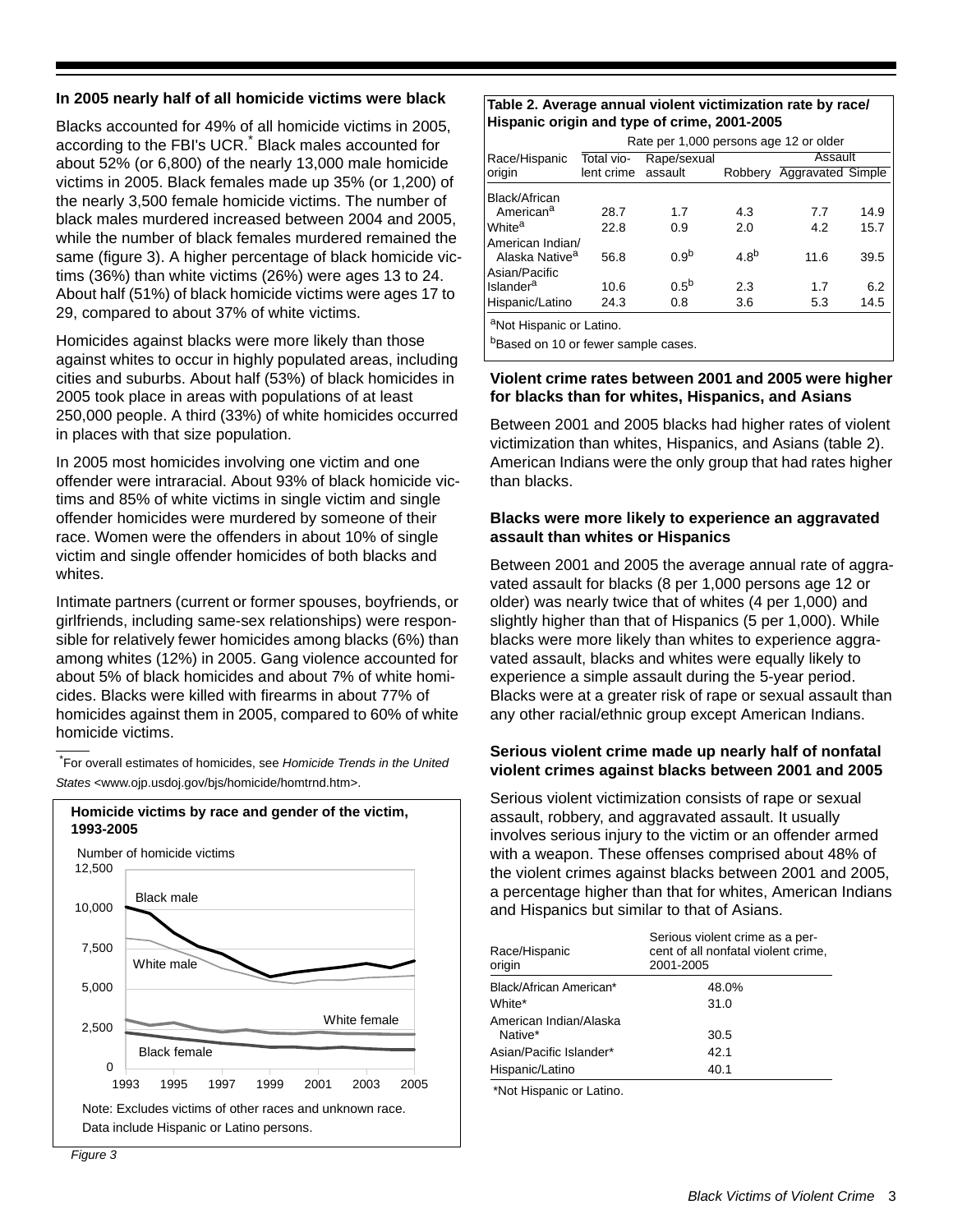# **Among blacks, males and those in urban areas were the most vulnerable to robbery victimization**

Between 2001 and 2005, blacks were victims of an average of about 121,000 robberies per year, representing an average annual robbery victimization rate of about 4 per 1,000 blacks age 12 or older. This was higher than the rate for whites and similar to that for Hispanics. Between 2001 and 2005, robberies made up about 15% of all violent crime against blacks, a percentage higher than that for whites and similar to that for Hispanics (see appendix table 5).

Between 2001 and 2005, blacks ages 12 to 19 made up about 37% of all black robbery victims, a percentage similar to that for Hispanics (table 3). Males made up the majority of robbery victims among blacks, whites and Hispanics. About a third of black robbery victims lived in households with annual incomes of less than \$15,000.

Black robbery victims were less likely than white victims and as likely as Hispanic robbery victims to live in households with annual incomes of at least \$50,000. Black robbery victims (65%) were more likely than white robbery victims (41%) to live in urban areas.

#### **Table 3. Robbery victimization by gender, age, annual household income, and location of residence, by race/ Hispanic origin, 2001-2005**

|                                     |                                        | Percent of robbery crimes |                     |
|-------------------------------------|----------------------------------------|---------------------------|---------------------|
| Characteristic<br>of robbery victim | Black/African<br>American <sup>a</sup> | White <sup>a</sup>        | Hispanic/<br>Latino |
| Total                               | 100%                                   | 100%                      | 100%                |
| Gender                              |                                        |                           |                     |
| Male                                | 66.7%                                  | 64.5%                     | 65.9%               |
| Female                              | 33.3                                   | 35.5                      | 34.1                |
| Age                                 |                                        |                           |                     |
| $12 - 19$                           | 36.9%                                  | 21.9%                     | 27.4%               |
| 20-24                               | 11.9                                   | 18.0                      | 18.1                |
| 25-34                               | 20.2                                   | 18.5                      | 27.9                |
| 35-49                               | 17.6                                   | 24.1                      | 16.3                |
| 50-64                               | 10.1                                   | 12.0                      | 7.4                 |
| 65 or older                         | 3.2 <sup>b</sup>                       | 5.5                       | 2.9 <sup>b</sup>    |
| Annual household income             |                                        |                           |                     |
| Less than \$7,500                   | 17.2%                                  | 10.7%                     | $5.3%^{b}$          |
| \$7,500 to \$14,999                 | 18.0                                   | 11.7                      | 15.4                |
| \$15,000 to \$24,999                | 21.4                                   | 12.8                      | 27.7                |
| \$25,000 to \$34,999                | 15.6                                   | 12.1                      | 17.6                |
| \$35,000 to \$49,999                | 10.7                                   | 14.1                      | 16.6                |
| \$50,000 or more                    | 17.0                                   | 38.5                      | 17.4                |
| <b>Location of residence</b>        |                                        |                           |                     |
| Urban                               | 64.7%                                  | 41.0%                     | 68.8%               |
| Suburban                            | 27.6                                   | 47.8                      | 30.7                |
|                                     | 7.7                                    | 11.2                      | 0.5 <sup>b</sup>    |

About 40% of black robbery victims faced an offender armed with a firearm (table 4). They were more likely than white and Hispanic robbery victims to face an offender with a firearm. Blacks were as likely as Hispanics and whites to be injured during a robbery.

The rate of robbery victimization for blacks decreased from about 13 per 1,000 persons age 12 or older in 1993 to about 4 per 1,000 in 2001 (figure 4). There was no difference between the 2001 and 2005 rates of robbery for blacks.



#### **Table 4. Weapons present and injuries sustained by victim during robbery, by victim race/Hispanic origin, 2001-2005**

|                                       | Percent of robbery crimes              |                    |                     |
|---------------------------------------|----------------------------------------|--------------------|---------------------|
| Characteristic<br>of robbery incident | Black/African<br>American <sup>a</sup> | White <sup>a</sup> | Hispanic/<br>Latino |
| Total                                 | 100%                                   | 100%               | 100%                |
| Presence and type of weapon           |                                        |                    |                     |
| No weapon                             | 28.4%                                  | 43.1%              | 37.8%               |
| Weapon                                | 57.3                                   | 45.2               | 47.5                |
| Firearm                               | 39.8                                   | 21.4               | 24.4                |
| Knife                                 | 7.9                                    | 12.0               | 14.9                |
| Other                                 | 6.6                                    | 9.8                | 7.7                 |
| Unknown                               | 3.1 <sup>b</sup>                       | 2.0                | $0.5^{\text{b}}$    |
| Do not know if offender had           |                                        |                    |                     |
| weapon                                | 14.2                                   | 11.7               | 14.7                |
| <b>Injury</b>                         |                                        |                    |                     |
| Not injured                           | 66.1%                                  | 61.6%              | 64.5%               |
| Injured                               | 33.9                                   | 38.4               | 35.5                |

Detail may not add to total due to rounding.

aNot Hispanic or Latino.

bBased on 10 or fewer sample cases.

<sup>b</sup>Based on 10 or fewer sample cases.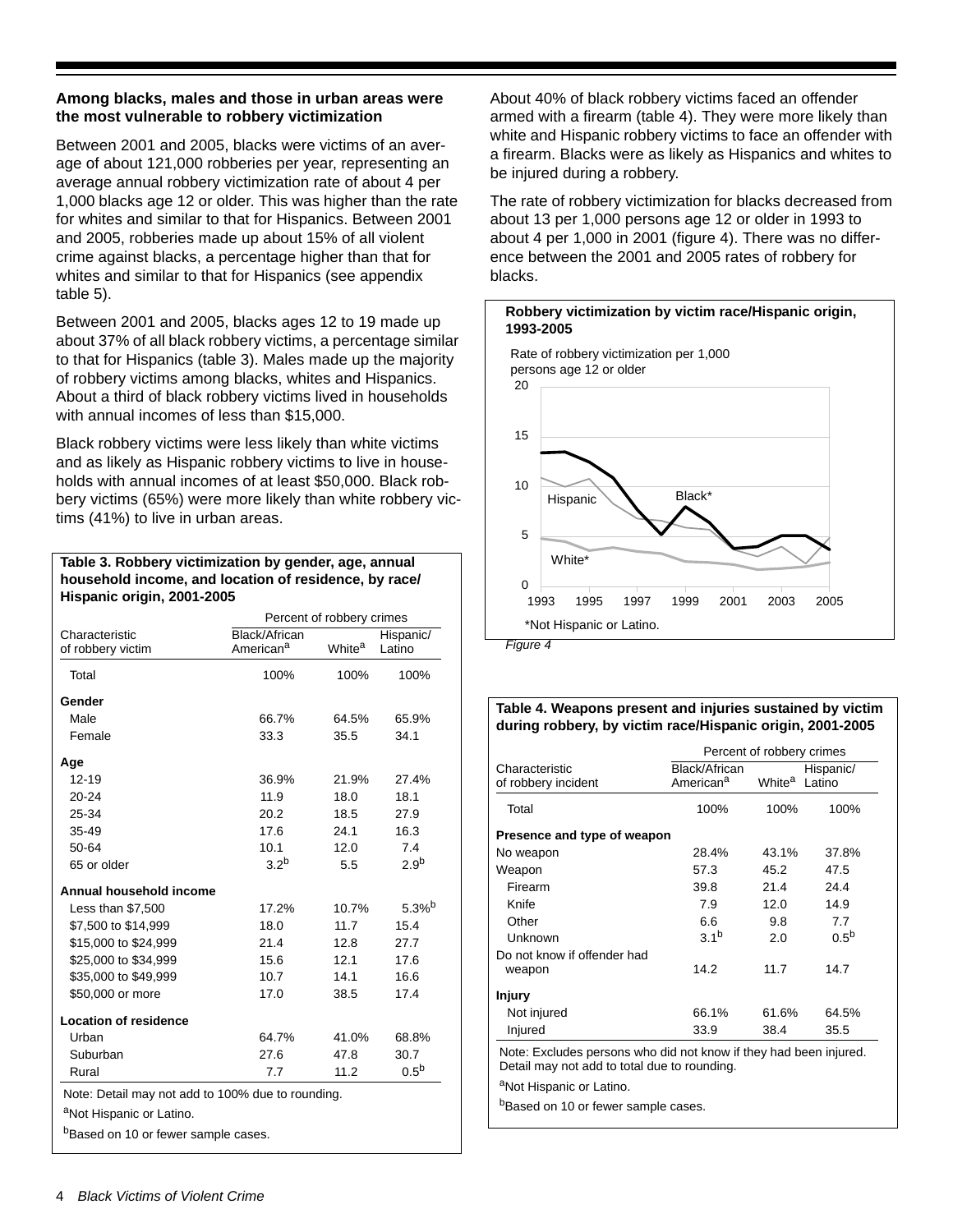# **Most nonfatal violence against blacks was intraracial; victim/offender relationship varied by victim gender**

About four-fifths of black victims of nonfatal violence perceived the offenders to be black (table 5). About 12% of black victims perceived the offender to be white, while about 8% thought the offender was neither black nor white (categorized as other races on table 5). Blacks (78%) were more likely to be victims of intraracial violence than whites (70%).

Black males were more likely to be violently victimized by strangers than black females (table 6). Black female victims of violent crime were more likely than black male victims to be victimized by an intimate partner. Intimate partner violence accounted for 21% of violent victimizations against black females, compared to about 5% of victimizations against black males. The gender disparity for intimate partner violence among blacks was similar to that for other victims.

# **Rate of nonfatal gang violence against blacks was about 3 per 1,000 between 2001 and 2005**

The rate of violent crimes against blacks that were committed by offenders who were perceived to be gang members was higher than that for whites and Asians but similar to that for Hispanics and American Indians.

| Race/Hispanic origin of victims<br>who perceived offender to be a<br>gang member | Rate per 1,000 persons<br>age 12 or older, 2001-2005 |
|----------------------------------------------------------------------------------|------------------------------------------------------|
| Black/African American <sup>a</sup>                                              | 2.5                                                  |
| White <sup>a</sup>                                                               | 0.9                                                  |
| American Indian/Alaska Native <sup>a</sup>                                       | 18 <sup>b</sup>                                      |
| Asian/Pacific Islander <sup>a</sup>                                              | 0.5 <sup>b</sup>                                     |
| Hispanic/Latino                                                                  | 27                                                   |

aNot Hispanic or Latino.

bBased on 10 or fewer sample cases.

# **Table 5. Percent of violent victimization, by victim race/ Hispanic origin and offender race, 2001-2005**

|                               | Victim race/Hispanic origin            |      |                                                                                                                          |             |      |
|-------------------------------|----------------------------------------|------|--------------------------------------------------------------------------------------------------------------------------|-------------|------|
| Offender<br>race <sup>a</sup> | Black/African<br>American <sup>b</sup> |      | American Indian/ Asian/Paci- Hispanic/<br>White <sup>b</sup> Alaska Native <sup>b</sup> fic Islander <sup>b</sup> Latino |             |      |
| Total                         | 100%                                   | 100% | 100%                                                                                                                     | 100%        | 100% |
| White                         | 11.5                                   | 69.7 | 47.3                                                                                                                     | 37.1        | 46.9 |
| Black/African<br>American     | 77.7                                   | 15.1 | 12.4                                                                                                                     | 26.8        | 19.4 |
| Other races                   | 8.2                                    | 12.0 | 37.9                                                                                                                     | 34.3        | 30.0 |
| Two or more<br>races          | 2.6                                    | 3.2  | $2.6^\circ$                                                                                                              | $1.8^\circ$ | 3.7  |

Note: The other offender race category includes American Indians, Alaska Natives, Asians, and other Pacific Islanders. The two or more race category includes offenders who were of more than one race. Excludes data in which race of the offender was unknown.

aIncludes Hispanic or Latino persons.

bNot Hispanic or Latino.

<sup>c</sup>Based on 10 or fewer sample cases.

Between 2001 and 2005 blacks perceived the offender to be a member of a street gang in about 9% of violent crimes against them. In 43% of violence against blacks, the victim did not know if the offender was a gang member.

| Victims perceived offender<br>to be a gang member | Percent of nonfatal<br>violent crime against<br>blacks, 2001-2005 |
|---------------------------------------------------|-------------------------------------------------------------------|
| Gang member                                       | 9.1%                                                              |
| Not a gang member                                 | 47.8                                                              |
| Unsure of gang membership                         | 43.0                                                              |
|                                                   |                                                                   |

Note: Detail may not add to 100% due to rounding.

# **A quarter of violence against blacks was committed by offenders under the influence of alcohol or drugs**

Black victims were less likely than white victims, somewhat less likely than American Indian victims, and as likely as Asian and Hispanic victims to face an offender under the influence of alcohol or drugs. About 25% of nonfatal violence against blacks involved an offender perceived to be under the influence of alcohol or drugs. The victim did not know if the offender was under the influence of alcohol or drugs in 48% of violence against blacks (not shown on table).

#### Race/Hispanic origin of victims

| who perceived offender to be<br>under the influence of<br>alcohol or drugs | Percent of violent crime,<br>2001-2005 |
|----------------------------------------------------------------------------|----------------------------------------|
| Black/African American*                                                    | 25.3%                                  |
| White*                                                                     | 31.2                                   |
| American Indian/Alaska Native*                                             | 39.5                                   |
| Asian/Pacific Islander*                                                    | 23.4                                   |
| Hispanic/Latino                                                            | 26.9                                   |
|                                                                            |                                        |

\*Not Hispanic or Latino.

# **Table 6. Victim/offender relationship of black/African American victims and other victims, by gender, 2001-2005**

|                                                                                                                           | Percent of violent victimization               |        |      |                            |
|---------------------------------------------------------------------------------------------------------------------------|------------------------------------------------|--------|------|----------------------------|
| Victim/offender                                                                                                           | Black/African<br>American victims <sup>a</sup> |        |      | Other victims <sup>b</sup> |
| relationship                                                                                                              | Male                                           | Female | Male | Female                     |
| Total                                                                                                                     | 100%                                           | 100%   | 100% | 100%                       |
| Intimate                                                                                                                  | 4.6                                            | 20.9   | 3.5  | 21.6                       |
| Other relatives                                                                                                           | 3.9                                            | 7.9    | 47   | 9.1                        |
| Well known/casual                                                                                                         |                                                |        |      |                            |
| acquaintance                                                                                                              | 35.6                                           | 37.9   | 34 1 | 35.9                       |
| Stranger                                                                                                                  | 55.9                                           | 33.4   | 57.7 | 33.4                       |
| Note: Excludes data in which the victim/offender relationship was<br>unknown. Detail may not add to 100% due to rounding. |                                                |        |      |                            |
| <sup>a</sup> Not Hispanic or Latino.                                                                                      |                                                |        |      |                            |
|                                                                                                                           |                                                |        |      |                            |

<sup>b</sup>Includes non-Hispanic whites, non-Hispanic American Indians, non-Hispanic Asians and other Pacific Islanders, and Hispanic or Latino persons of any race.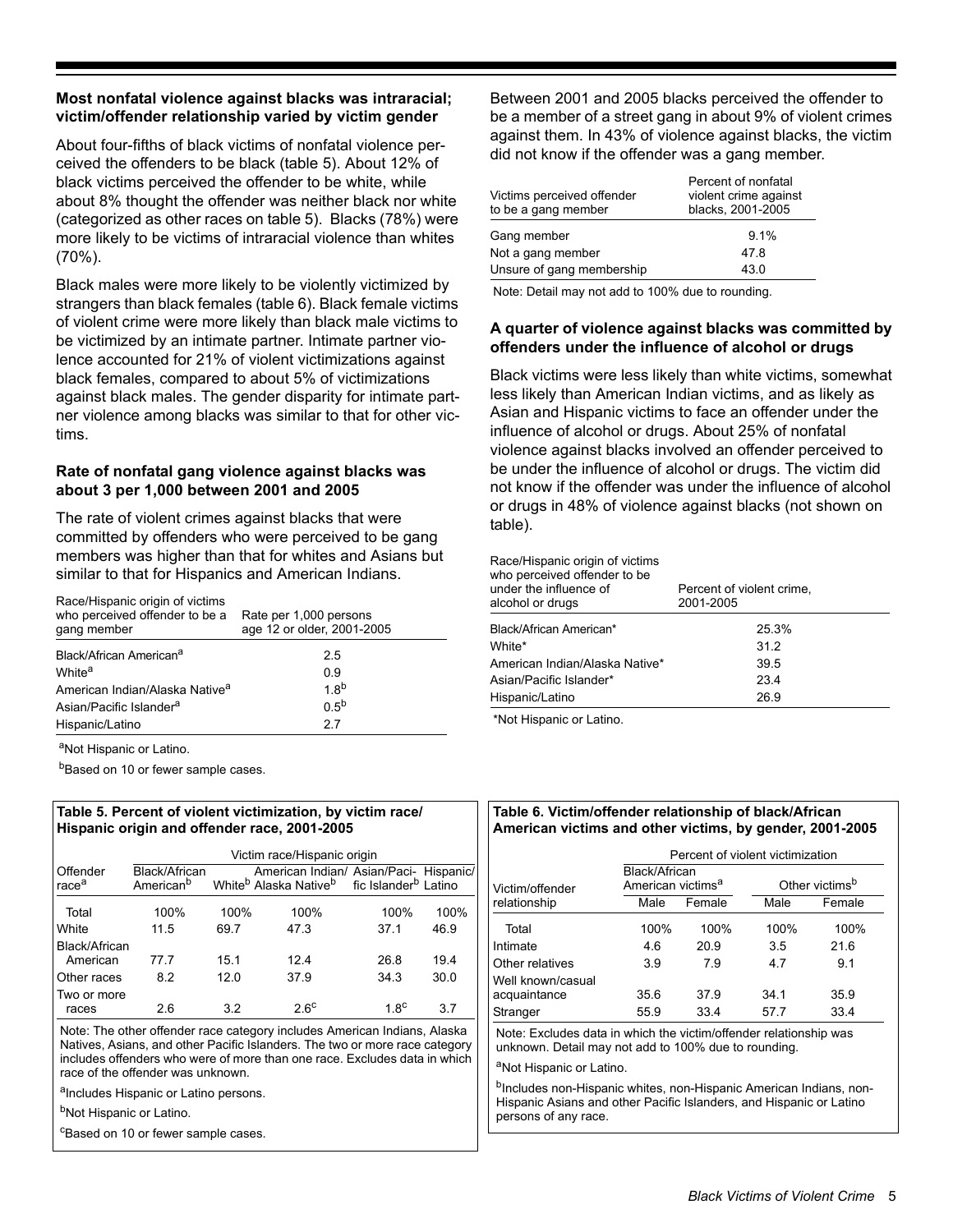# **About 1 in 7 black victims of nonfatal violence were confronted by an offender with a firearm**

Between 2001 and 2005, about 35% of all violent crime against blacks involved offenders with a weapon. Weapons included firearms, knives, and other objects used as a weapon. Black victims were more likely than whites, American Indians, and Hispanics to face an offender with a weapon. They were somewhat more likely than Asians to face an offender with a weapon.

Black victims were as likely as Asian victims and more likely than victims of other racial or ethnic groups to face an offender with a firearm. Black victims faced an offender armed with firearms in about 14% of nonfatal violence against them.

| Race/Hispanic                                 | Percent of violent crime, 2001-2005 |                 |  |  |
|-----------------------------------------------|-------------------------------------|-----------------|--|--|
| origin                                        | Weapon                              | Firearm         |  |  |
| Black/African American <sup>a</sup>           | 35.1%                               | 14.3%           |  |  |
| White <sup>a</sup>                            | 21.3                                | 6.6             |  |  |
| American Indian/Alaska<br>Native <sup>a</sup> | 21.4                                | 22 <sup>b</sup> |  |  |
| Asian/Pacific Islander <sup>a</sup>           | 25.8                                | 10.2            |  |  |
| Hispanic/Latino                               | 28.8                                | 9.7             |  |  |

aNot Hispanic or Latino.

bBased on 10 or fewer sample cases.

# **About a third of black victims of nonfatal violence were injured during the crime**

Black victims sustained an injury in about 31% of all nonfatal violent crime between 2001 and 2005. About 54% of injured black victims of violence did not receive treatment for their injuries (table 7). About a quarter of injured black victims were treated as outpatients in a hospital or hospital emergency department.

Injured black victims of serious violent crime (52%) were more likely to be treated than those injured in a simple assault (37%) (table 8). Simple assault usually involves less serious injuries than serious violent crime.

#### **Table 7. Injury and treatment of black/African American victims of violent crime, 2001-2005**

|                                                        | Percent of violent victimization |         |  |
|--------------------------------------------------------|----------------------------------|---------|--|
| Injury and treatment                                   | All                              | Injured |  |
| Total                                                  | 100%                             |         |  |
| Not injured                                            | 68.9%                            |         |  |
| Injured                                                | 31.1%                            | 100%    |  |
| Not treated                                            | 16.9                             | 54.3    |  |
| Treated                                                | 14.2                             | 45.7    |  |
| At scene, home, neighbors,<br>or friends               | 4.2                              | 13.4    |  |
| Doctor's office, clinic, health<br>unit, stadium, park | 0.9                              | 3.0     |  |
| Hospital                                               |                                  |         |  |
| Not admitted                                           | 7.4                              | 23.7    |  |
| Overnight stay                                         | 1.6                              | 5.0     |  |
| Other locations                                        | $0.2*$                           | $0.6*$  |  |

Note: Excludes persons who did not know if they had been injured or treated for an injury. Detail may not add to total due to rounding.

\*Based on 10 or fewer sample cases.

#### **Table 8. Treatment of injuries sustained by black/African American violent crime victims, by crime seriousness, 2001-2005**

|                                                        | Percent of violent victimization<br>resulting in injury |                   |
|--------------------------------------------------------|---------------------------------------------------------|-------------------|
| Treatment                                              | Serious<br>violent crime                                | Simple<br>assault |
| Total                                                  | 100%                                                    | 100%              |
| Not treated                                            | 47.9%                                                   | 62.8%             |
| Treated                                                | 52.1%                                                   | 37.2%             |
| At scene, home, neighbors, or friends                  | 12.6                                                    | 14.5              |
| Doctor's office, clinic, health unit,<br>stadium, park | $2.3*$                                                  | $4.0*$            |
| Hospital                                               |                                                         |                   |
| Not admitted                                           | 28.3                                                    | 17.4              |
| Overnight stay                                         | 8.3                                                     | $0.6*$            |
| Other locations                                        | $0.4*$                                                  | $0.7*$            |

Note: Excludes persons who did not know if they received treatment. Detail may not add to total due to rounding \*Based on 10 or fewer sample cases.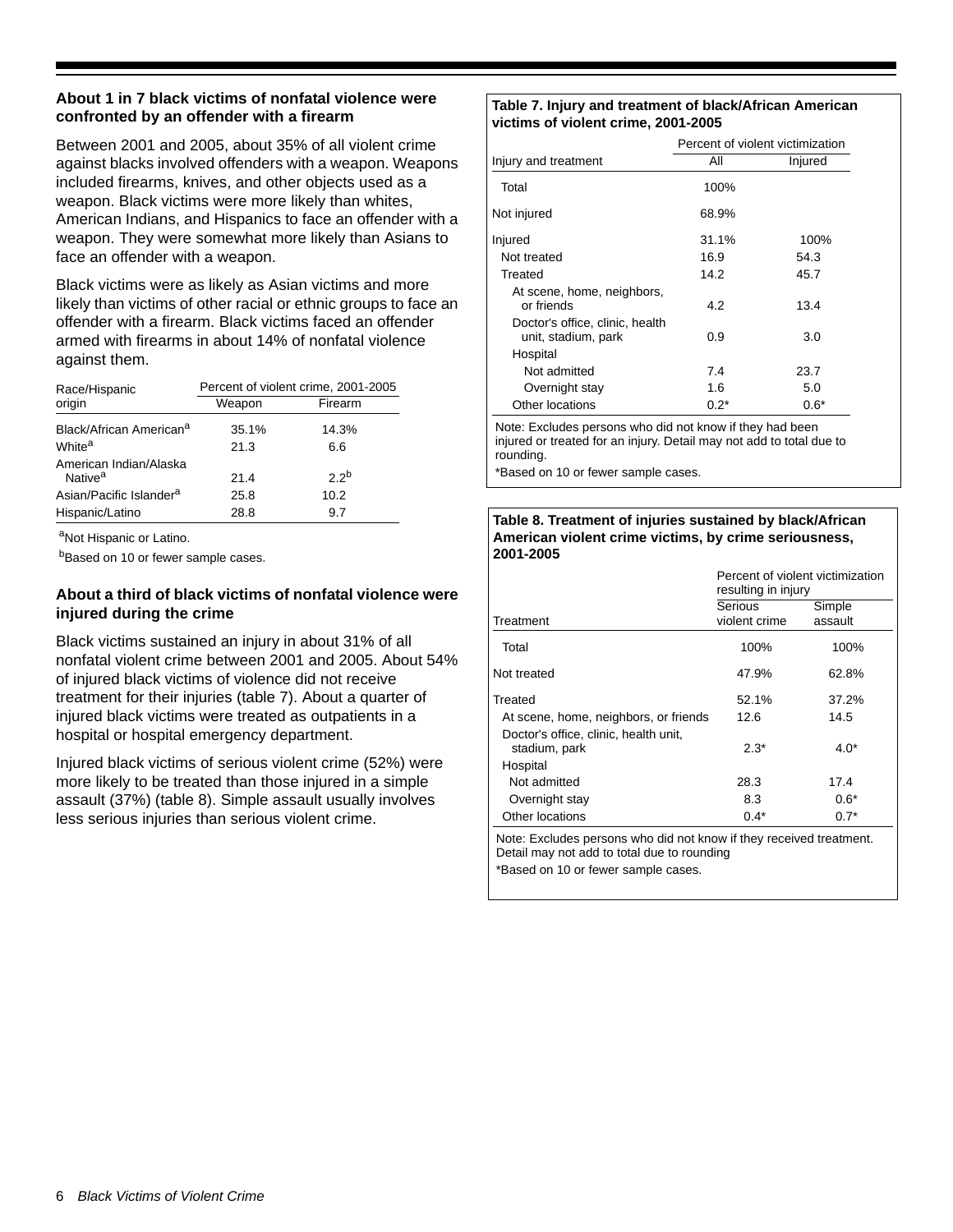# **Use of a weapon in nonfatal serious violence against blacks did not change between 1993 and 2005**

In 2005 about 72% of serious violent crime against blacks involved an offender armed with a weapon (figure 5). This percentage was equivalent to that for whites and Hispanics. A similar pattern was found in 1993.

Among black victims, in 2005 about 40% of serious violent crime involved injury to the victim (figure 6). There was no difference in the percentages between blacks, Hispanics, and whites. Despite some fluctuations, the percent of serious violent crime in which the victim sustained an injury did not substantially change between 1993 and 2005. A similar pattern was found among Hispanics, while whites had a slight increase in the percent injured.



*Figure 5*



# **About half of all nonfatal violence against blacks was reported to police between 2001 and 2005**

Between 2001 and 2005, about 55% of all violent crimes committed against blacks were reported to police. Violence against black victims was more likely than violence against white victims and as likely as violence against victims of other racial/ethnic groups to be reported to police. Among black victims, robbery (62%) and aggravated assault (67%) were the violent crimes most likely to be reported (table 9).

| Race/Hispanic origin           | Percent of violent crime<br>reported to police.<br>2001-2005 |  |
|--------------------------------|--------------------------------------------------------------|--|
| Black/African American*        | 54.7%                                                        |  |
| White*                         | 47.7                                                         |  |
| American Indian/Alaska Native* | 58.2                                                         |  |
| Asian/Pacific Islander*        | 51.3                                                         |  |
| Hispanic/Latino                | 52.1                                                         |  |
|                                |                                                              |  |

\*Not Hispanic or Latino.

| Table 9. Percent of violent victimization reported |  |
|----------------------------------------------------|--|
| to police by black/African American victims,       |  |
| by type of crime, 2001-2005                        |  |

|                     |       | Percent of violent victimization |                           |  |  |  |
|---------------------|-------|----------------------------------|---------------------------|--|--|--|
| Type of crime       | Total | Reported<br>to police            | Not reported<br>to police |  |  |  |
| Rape/sexual assault | 100%  | 28.4                             | 71.6                      |  |  |  |
| Robbery             | 100%  | 61.5                             | 38.5                      |  |  |  |
| Aggravated assault  | 100%  | 66.7                             | 33.3                      |  |  |  |
| Simple assault      | 100%  | 49.5                             | 50.5                      |  |  |  |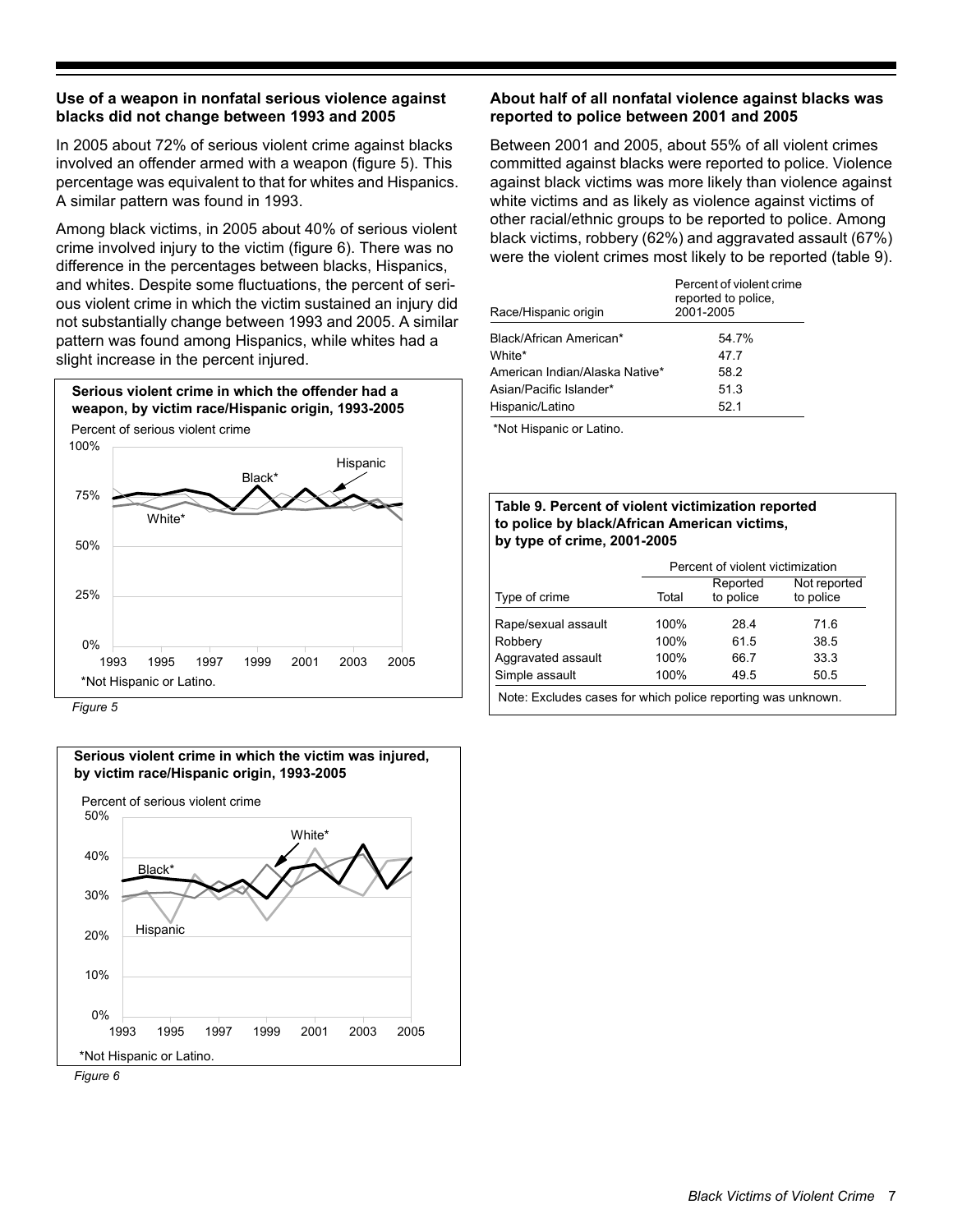Violence against blacks that was reported to police varied by victim's gender and age (table 10). Violence against black females was more likely than violence against black males (63% compared to 47%) to be reported to police. Violent crime against the oldest blacks was more likely to be reported than violent crime against the youngest. About 73% of violence against blacks age 65 or older were reported to police, compared to about a third of violent crime against black victims ages 12 to 15.

# **Police responded quickly to the majority of reported nonfatal violence against blacks**

According to black victims, police responded within an hour in about 91% of reported violent victimizations. Police response to nonfatal violence against blacks was similar to that for whites and Hispanics.

| Race/Hispanic origin of victim<br>who reported violent crime to<br>police | Percent of violent crime in which<br>police responded within an hour,<br>2001-2005 |  |  |  |
|---------------------------------------------------------------------------|------------------------------------------------------------------------------------|--|--|--|
| Black/African American*                                                   | 90.7%                                                                              |  |  |  |
| White*                                                                    | 88.7                                                                               |  |  |  |
| Hispanic/Latino                                                           | 90.9                                                                               |  |  |  |

\*Not Hispanic or Latino.

| Table 10. Violent crime against blacks/African Americans |
|----------------------------------------------------------|
| reported to police, by victim gender and age, 2001-2005  |

|                        | Percent of violent victimization |                       |                           |  |  |
|------------------------|----------------------------------|-----------------------|---------------------------|--|--|
| Victim characteristics | Total                            | Reported to<br>police | Not reported to<br>police |  |  |
| Gender                 |                                  |                       |                           |  |  |
| Male                   | 100%                             | 46.8                  | 53.2                      |  |  |
| Female                 | 100%                             | 63.2                  | 36.8                      |  |  |
| Age                    |                                  |                       |                           |  |  |
| $12 - 15$              | 100%                             | 33.3                  | 66.7                      |  |  |
| 16-19                  | 100%                             | 56.3                  | 43.7                      |  |  |
| $20 - 24$              | 100%                             | 52.7                  | 47.3                      |  |  |
| 25-34                  | 100%                             | 63.7                  | 36.3                      |  |  |
| 35-49                  | 100%                             | 64.6                  | 35.4                      |  |  |
| 50-64                  | 100%                             | 56.3                  | 43.7                      |  |  |
| 65 or older            | 100%                             | 72.5                  | $27.5*$                   |  |  |

Note: Excludes cases for which police reporting was unknown. \*Based on 10 or fewer sample cases.

# **Black victims of violence were slightly more likely than Hispanics to use services of nonpolice victim agencies**

In about 9% of violent crimes against blacks, the victim sought help from nonpolice agencies that provided services to victims of crime. Black victims of rape or sexual assault were as likely as victims of other types of violent crime to seek assistance from such agencies (table 11). Overall, blacks were as likely as whites, but slightly more likely than Hispanics to seek help from nonpolice victim agencies.

| Race/Hispanic origin    | Percent of violent crime in which victims<br>received help from nonpolice victim<br>agencies, 2001-2005 |
|-------------------------|---------------------------------------------------------------------------------------------------------|
| Black/African American* | 9.1%                                                                                                    |
| White*                  | 8.5                                                                                                     |
| Hispanic/Latino         | 6.5                                                                                                     |

\*Not Hispanic or Latino.

The percentage of black victims of nonfatal violent crime who contacted a nonpolice agency for help fluctuated between 1993 and 2005. It reached 11% in 2005 which was similar to the percentage in 1998 and 2003 (figure 7).

# **Table 11. Services received by black/African American victims of violent crime from nonpolice victim agencies, by type of crime, 2001-2005**

|                      | Percent of violent victimization |         |            |        |  |  |
|----------------------|----------------------------------|---------|------------|--------|--|--|
|                      | Assault<br>Rape/sexual           |         |            |        |  |  |
| Assistance received  | assault                          | Robbery | Aggravated | Simple |  |  |
| Total                | 100%                             | 100%    | 100%       | 100%   |  |  |
| Received help        | $14.5*$                          | 9.2     | 13.6       | 6.0    |  |  |
| Did not receive help | 85.5                             | 90.8    | 86.4       | 94.0   |  |  |

Note: Excludes data for which contact with nonpolice victim-assistance agencies was unknown.

\*Based on 10 or fewer sample cases.

#### **Percent of violent crime against blacks/African Americans in which victim received services from nonpolice victim agencies, 1993-2005**



*Figure 7*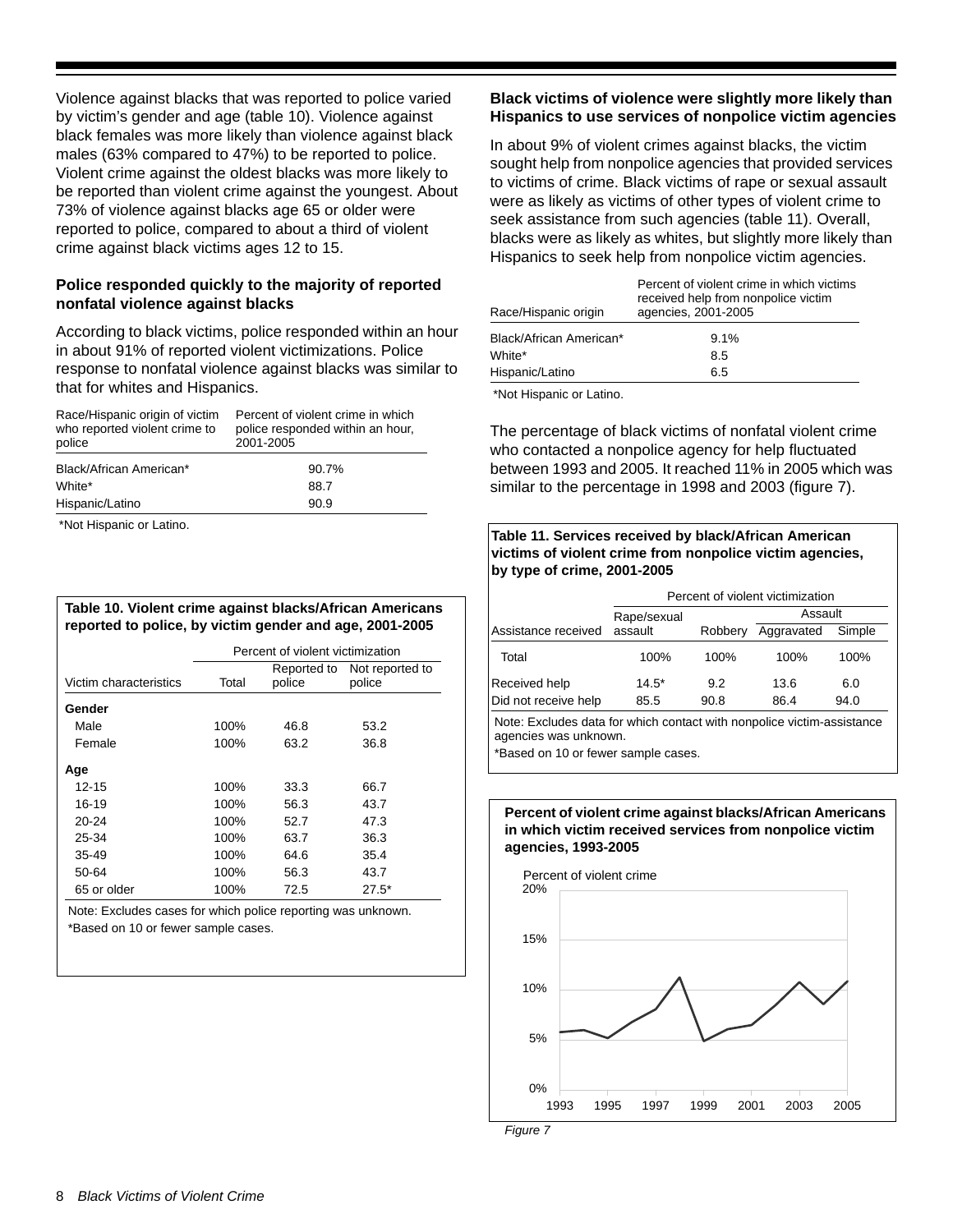# **Methodology**

# **Data sources**

This report presents data on rape, sexual assault, robbery, aggravated assault, and simple assault against non-Hispanic blacks age 12 or older as measured by the National Crime Victimization Survey (NCVS). The NCVS gathers data on crimes against persons age 12 or older, reported and not reported to the police, from a nationally representative sample of U.S. households. The NCVS provides information about victims (age, gender, race, Hispanic origin, marital status, income, and educational level), offenders (gender, race, approximate age, and victim-offender relationship) and the nature of the crime (time and place of occurrence, use of weapons, nature of injury, and economic consequences).

Homicide data are from the Supplementary Homicide Reports (SHR) to the Uniform Crime Reporting Program, collected by the Federal Bureau of Investigation.

Between 1993 and 2005, about 2 million individuals age 12 or older were interviewed for the NCVS. For the overall population, for the years measured, response rates varied between 84% and 93% of eligible individuals. In 2005 about 134,000 persons were interviewed for the NCVS, of which about 14,000 were non-Hispanic blacks.

# **Classification by race and Hispanic origin**

Because the racial categories were changed in 2003, caution is warranted when examining race over time. Since 2003, two questions on the NCVS are asked to obtain information on the respondent's race and Hispanic origin: (1) whether they are of Hispanic origin and (2) which race or races they identify with. Respondents may chose white, black/African American, American Indian/Alaska Native, Asian, Native Hawaiian/Other Pacific Islander, and Other. Respondents who select Other are asked to specify their race. More than one race may be selected.

Prior to 2003, respondents were first asked to identify the racial group they identified with, including white, black, American Indian/Aleut/Eskimo, Asian/Pacific Islander, or Other. Respondents who selected Other were not able to specify a race. They were also not able to select more than one racial group. After the question on race, respondents were asked if they were of Hispanic origin.

When nonfatal violence was discussed in this report, black and black/African American refer to non-Hispanic persons who chose the black category prior to 2003 and the black/ African American category thereafter. Whites are non-Hispanic persons who selected the white category. Hispanic and Hispanic/Latino categories refer to persons of any race. American Indians and American Indian/Alaska Natives are non-Hispanic persons who selected the American Indian/Aleut/Eskimo category prior to 2003 or the American Indian/Alaska Native category since 2003. Asians refer to non-Hispanics persons who chose the Asian/Pacific Islander category prior to 2003 or the Asian or Native Hawaiian/Other Pacific Islander category since 2003.

In this report, for homicide data from the Supplementary Homicide Reports, black and white race categories include both Hispanic and non-Hispanic persons.

# **Standard error computations**

Comparisons of percentages and rates made in this report were tested to determine if observed differences were statistically significant. Differences described as higher, lower, or different passed a hypothesis test at the .05 level of statistical significance (95% confidence level). The tested difference was greater than twice the standard error of that difference. For comparisons that were statistically significant at the 0.10 level (90% confidence level), "somewhat," "slightly," or marginally" is used to note the nature of the difference.

Significance testing calculations were conducted at the Bureau of Justice Statistics using statistical programs developed specifically for the NCVS by the U.S. Census Bureau. These programs take into consideration many aspects of the complex NCVS sample design when calculating estimates.

Estimates based on 10 or fewer sample cases have high relative standard errors. Care should be taken when comparing such estimates to other estimates when both are based on 10 or fewer sample cases.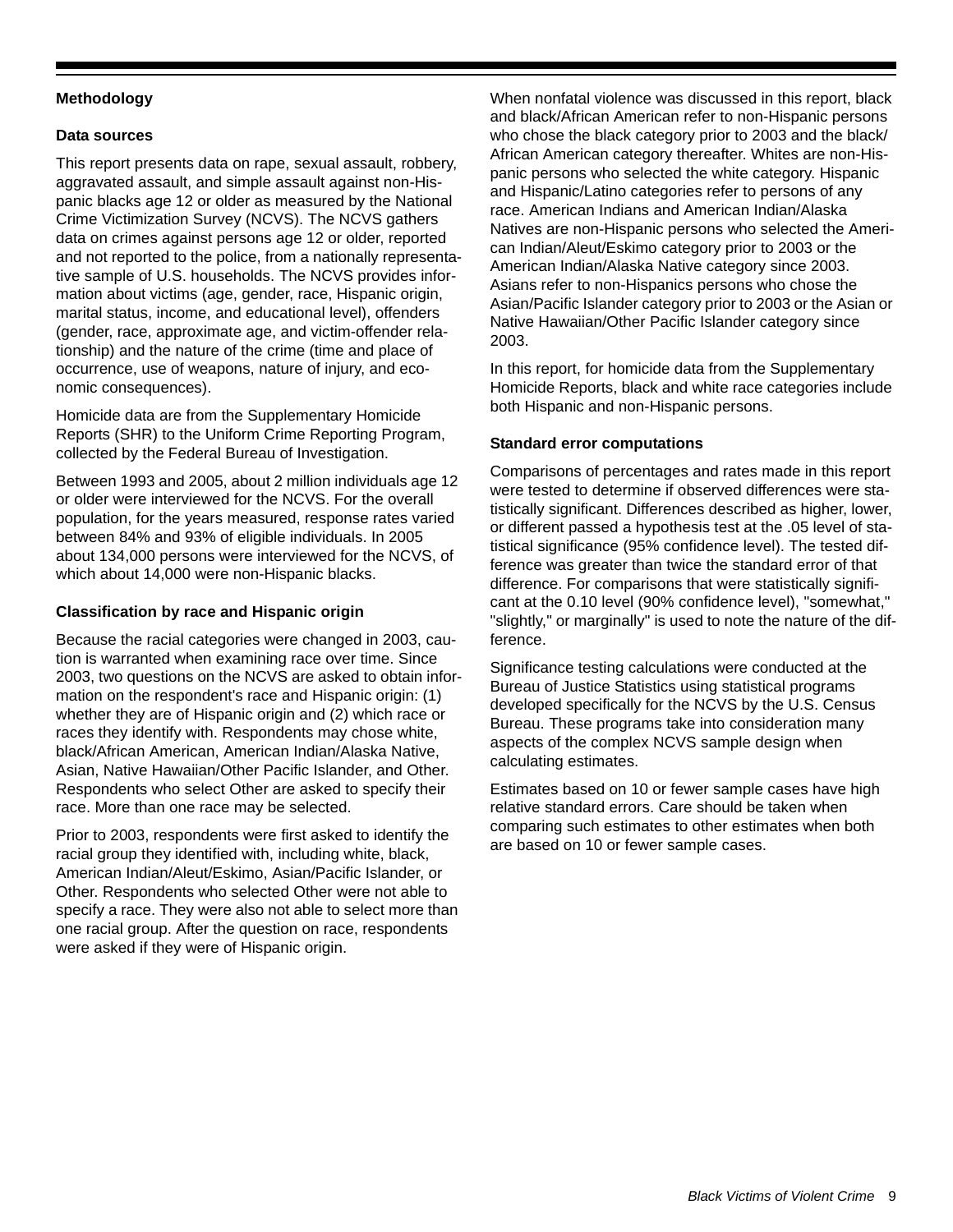# **Appendix table 1. Violent victimization rate per 1,000 persons, by gender, age, and marital status, by race/Hispanic origin of victims, 2001-2005**

| Characteristic<br>of victim | Black/African<br>American <sup>a</sup> | White <sup>a</sup> | American Indian/ Asian/Pacific<br>Alaska Native <sup>a</sup> | <b>Islander<sup>a</sup></b> | Hispanic/<br>Latino |
|-----------------------------|----------------------------------------|--------------------|--------------------------------------------------------------|-----------------------------|---------------------|
| Total                       | 28.7                                   | 22.8               | 56.8                                                         | 10.6                        | 24.3                |
| Gender                      |                                        |                    |                                                              |                             |                     |
| Male                        | 32.9                                   | 26.0               | 58.8                                                         | 13.3                        | 28.0                |
| Female                      | 25.2                                   | 19.8               | 55.2                                                         | 8.1                         | 20.5                |
| Age                         |                                        |                    |                                                              |                             |                     |
| $12 - 15$                   | 54.1                                   | 52.7               | $64.3^{b}$                                                   | 15.3                        | 41.0                |
| $16 - 19$                   | 65.4                                   | 55.6               | 99.0                                                         | 26.1                        | 39.7                |
| $20 - 24$                   | 48.5                                   | 51.1               | 122.3                                                        | 19.5                        | 35.8                |
| 25-34                       | 29.4                                   | 28.1               | 44.4                                                         | 12.9                        | 24.5                |
| 35-49                       | 19.5                                   | 20.4               | 57.3                                                         | 7.0                         | 17.0                |
| 50-64                       | 14.8                                   | 11.0               | $31.8^{b}$                                                   | 5.6                         | 11.0                |
| 65 or older                 | 4.0                                    | 2.5                | $\overline{\phantom{a}}$                                     | $2.1^{b}$                   | 4.5                 |
| <b>Marital status</b>       |                                        |                    |                                                              |                             |                     |
| Never married               | 42.9                                   | 44.7               | 84.7                                                         | 17.8                        | 36.4                |
| Married                     | 12.5                                   | 10.8               | 38.1                                                         | 6.2                         | 12.0                |
| Widowed                     | 6.5                                    | 5.3                | $49.2^{b}$                                                   | 3.1 <sup>b</sup>            | 9.3                 |
| Divorced or separated       | 28.1                                   | 37.6               | 37.7 <sup>b</sup>                                            | 19.7                        | 37.8                |

--Less than 0.05.

aNot Hispanic or Latino.

bBased on 10 or fewer sample cases.

# **Appendix table 2. Violent victimization rate per 1,000 persons, by annual household income, location of residence, and region, by race/Hispanic origin of victims, 2001-2005**

| Characteristic<br>of victim  | Black/African<br>American <sup>a</sup> | White <sup>a</sup> | American Indian/<br>Alaska Native <sup>a</sup> | Asian/Pacific<br><b>Islander<sup>a</sup></b> | Hispanic/<br>Latino |
|------------------------------|----------------------------------------|--------------------|------------------------------------------------|----------------------------------------------|---------------------|
| Total                        | 28.7                                   | 22.8               | 56.8                                           | 10.6                                         | 24.3                |
| Annual household income      |                                        |                    |                                                |                                              |                     |
| Less than $$7,500$           | 45.1                                   | 50.2               | 77.3                                           | 17.0                                         | 33.0                |
| \$7,500 to \$14,999          | 39.2                                   | 37.0               | 46.6                                           | 13.6 <sup>b</sup>                            | 25.1                |
| \$15,000 to \$24,999         | 43.3                                   | 27.8               | 54.6                                           | 11.4                                         | 25.6                |
| \$25,000 to \$34,999         | 29.1                                   | 26.0               | 65.7                                           | 17.2                                         | 27.0                |
| \$35,000 to \$49,999         | 25.6                                   | 25.1               | 44.7 <sup>b</sup>                              | 10.1                                         | 22.4                |
| \$50,000 to \$74,999         | 21.9                                   | 22.7               | 65.7                                           | 11.1                                         | 23.8                |
| \$75,000 or more             | 22.7                                   | 17.9               | $51.9^{b}$                                     | 8.4                                          | 24.0                |
| <b>Location of residence</b> |                                        |                    |                                                |                                              |                     |
| Urban                        | 36.3                                   | 31.7               | 82.2                                           | 10.9                                         | 29.7                |
| Suburban                     | 23.6                                   | 20.5               | 62.6                                           | 10.4                                         | 19.5                |
| Rural                        | 13.2                                   | 20.1               | 37.0                                           | 11.3 <sup>b</sup>                            | 20.4                |
| Region                       |                                        |                    |                                                |                                              |                     |
| Northeast                    | 30.3                                   | 18.0               | $76.4^{b}$                                     | 8.5                                          | 26.0                |
| Midwest                      | 42.6                                   | 23.6               | 34.9                                           | 10.6                                         | 25.4                |
| South                        | 22.0                                   | 20.6               | 67.8                                           | 13.1                                         | 23.1                |
| West                         | 37.0                                   | 30.7               | 65.9                                           | 10.6                                         | 24.6                |

aNot Hispanic or Latino.

bBased on 10 or fewer sample cases.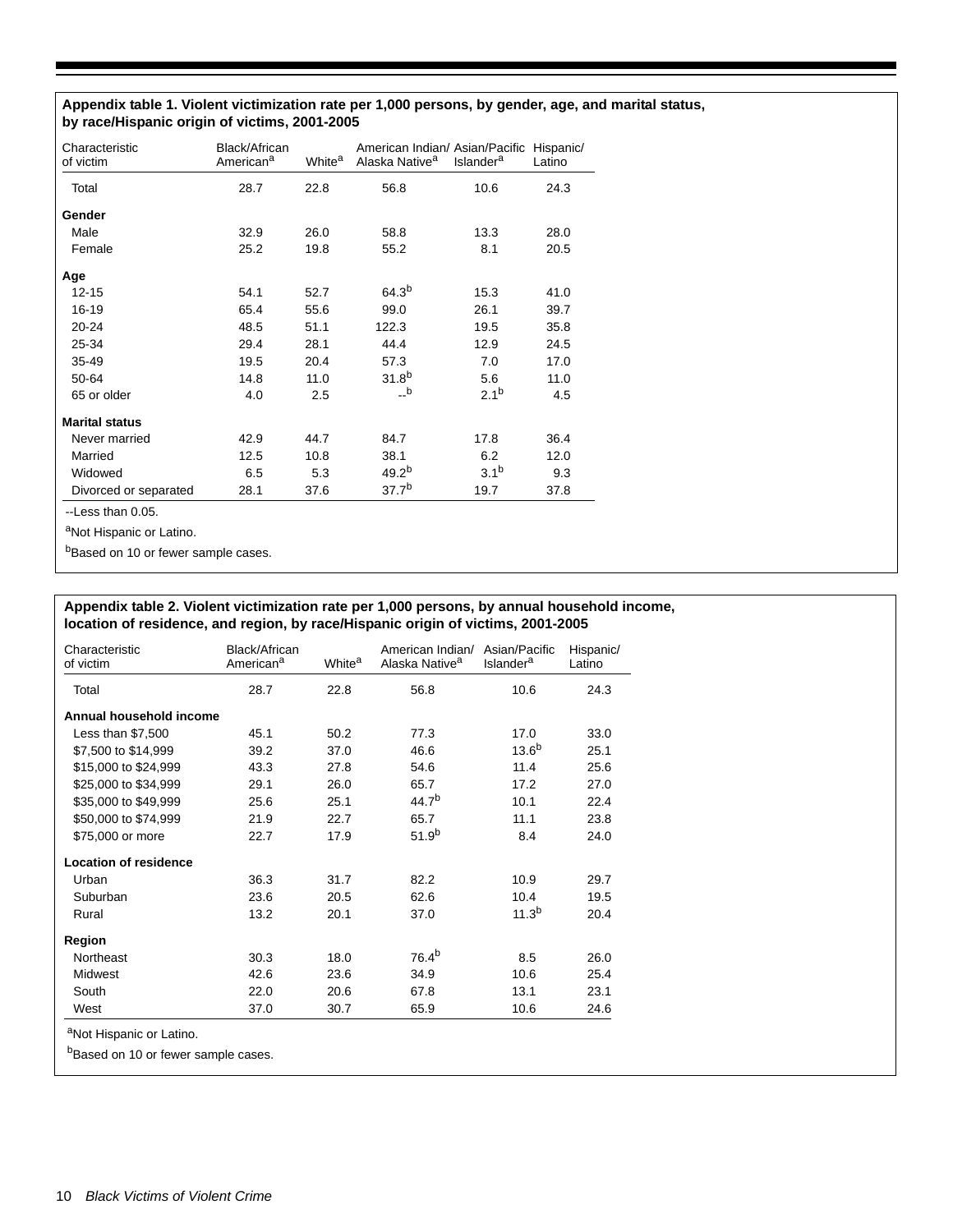# **Appendix table 3. Serious violent victimization rate per 1,000 persons, by gender, age, annual household income, and location of residence, by race/Hispanic origin of victims, 2001-2005**

| Characteristic<br>of victim  | Black/African<br>American <sup>a</sup> | White <sup>a</sup> | American Indian/ Asian/Pacific Hispanic/<br>Alaska Native <sup>a</sup> | <b>Islander<sup>a</sup></b> | Latino           |
|------------------------------|----------------------------------------|--------------------|------------------------------------------------------------------------|-----------------------------|------------------|
| Total                        | 13.8                                   | 7.1                | 17.3                                                                   | 4.5                         | 9.7              |
| Gender                       |                                        |                    |                                                                        |                             |                  |
| Male                         | 16.2                                   | 8.2                | 21.2                                                                   | 5.5                         | 12.0             |
| Female                       | 11.8                                   | 6.0                | 14.1                                                                   | 3.5                         | 7.4              |
| Age                          |                                        |                    |                                                                        |                             |                  |
| $12 - 15$                    | 15.5                                   | 12.7               | 9.0 <sup>b</sup>                                                       | 3.4 <sup>b</sup>            | 13.5             |
| 16-19                        | 38.9                                   | 17.8               | 14.9 <sup>b</sup>                                                      | $10.4^{b}$                  | 18.0             |
| $20 - 24$                    | 21.6                                   | 18.3               | $40.5^{b}$                                                             | 9.2                         | 14.8             |
| 25-34                        | 16.4                                   | 8.9                | 10.9 <sup>b</sup>                                                      | 4.7                         | 9.7              |
| $35 - 49$                    | 9.3                                    | 6.3                | $18.8^{b}$                                                             | 3.5                         | 6.9              |
| 50-64                        | 7.7                                    | 3.1                | $20.8^{b}$                                                             | 2.8 <sup>b</sup>            | 4.5              |
| 65 and older                 | 2.4                                    | 1.1                | $\mathsf{L}^{\mathsf{b}}$                                              | 1.6 <sup>b</sup>            | 2.3 <sup>b</sup> |
| Annual household income      |                                        |                    |                                                                        |                             |                  |
| Less than \$7,500            | 23.3                                   | 22.6               | $21.4^{b}$                                                             | 5.7 <sup>b</sup>            | 16.0             |
| \$7,500 to \$14,999          | 19.6                                   | 13.0               | $26.3^{b}$                                                             | 3.3 <sup>b</sup>            | 11.7             |
| \$15,000 to \$24,999         | 22.1                                   | 9.6                | 9.5 <sup>b</sup>                                                       | 4.2 <sup>b</sup>            | 10.7             |
| \$25,000 to \$34,999         | 14.0                                   | 7.9                | $35.7^{b}$                                                             | 6.9 <sup>b</sup>            | 9.5              |
| \$35,000 to \$49,999         | 11.2                                   | 7.5                | 6.3 <sup>b</sup>                                                       | 5.4 <sup>b</sup>            | 9.8              |
| \$50,000 to \$74,999         | 10.7                                   | 6.4                | 6.8 <sup>b</sup>                                                       | 4.8                         | 8.4              |
| \$75,000 or more             | 7.9                                    | 4.6                | $13.7^{b}$                                                             | 3.9                         | 9.3              |
| <b>Location of residence</b> |                                        |                    |                                                                        |                             |                  |
| Urban                        | 17.4                                   | 10.8               | 27.4                                                                   | 4.9                         | 12.1             |
| Suburban                     | 11.2                                   | 6.2                | $16.7^{b}$                                                             | 4.3                         | 7.7              |
| Rural                        | 6.7                                    | 5.7                | 12.2 <sup>b</sup>                                                      | $\_b$                       | 7.3              |

Note: Serious violent victimization consists of rape/sexual assault, robbery, and aggravated assault and excludes simple assault.

--Less than 0.05.

aNot Hispanic or Latino.

bBased on 10 or fewer sample cases.

#### **Appendix table 4. Average annual number of violent victimizations against blacks/African Americans, by type of crime, 2001-2005**

| Type of crime       | Number of victim-<br>izations |
|---------------------|-------------------------------|
| Homicide            | 7,750                         |
| Rape/sexual assault | 47.250                        |
| Robbery             | 120.550                       |
| Aggravated assault  | 215,790                       |
| Simple assault      | 415.430                       |
|                     |                               |

#### **Appendix table 5. Percentage of nonfatal violent victimization against blacks/African Americans, by type of crime, 2001-2005**

| Type of crime       | Percent |  |
|---------------------|---------|--|
| Total               | 100%    |  |
| Rape/sexual assault | 5.9     |  |
| Robbery             | 15.1    |  |
| Aggravated assault  | 27.0    |  |
| Simple assault      | 52.0    |  |
|                     |         |  |